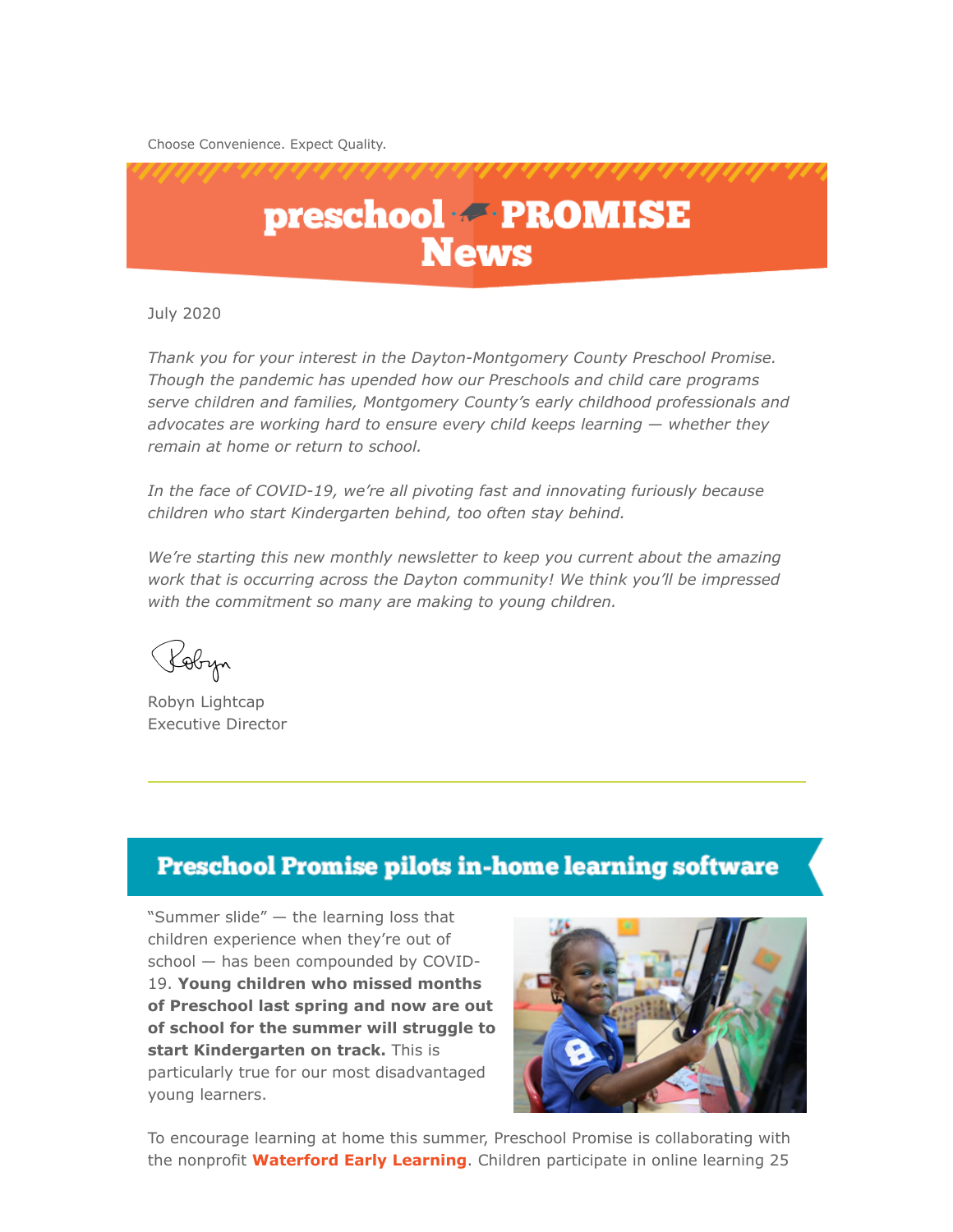curriculum focuses on basic reading, math, science and social-emotional learning. **Thanks to private philanthropists who brought this resource to Ohio, Waterford's [UPSTART](https://www.waterfordupstart.org/how-it-works/) online platform is being provided free to more than 200 Dayton families between June 1 and August 31.**

### **Dayton Foundation supports Preschool teachers**



To truly benefit from Preschool, young learners need high quality teachers and evidence-based instruction. **But the profession pays so little — typically less than \$15/hour even for teachers with college degrees it's difficult to attract and keep people in the industry.**

The Dayton Foundation is generously helping Preschool Promise address this workforce challenge. **Dr. Debra Brathwaite**, a Dayton Foundation **[Del Mar Encore Fellow](https://www.daytonfoundation.org/delmarencore.html)**, will be leading Preschool Promise's new "Promise Pathway." **The focus of this initiative is to increase the number of highly qualified Preschool teachers by creating**

**career ladders, offering scholarships and grants for teachers to earn credentials and degrees, and identifying funding for salary stipends.**

Del Mar Encore Fellows are highly skilled, older adults who are interested in using their experience to tackle important community issues. Debra, a former deputy school superintendent who has worked in Dayton, Cleveland, South Carolina and New York, is excited to leverage new partnerships, particularly with Sinclair College, to create a qualified Preschool workforce.

**Welcome, Debra! Thank you, Dayton Foundation!**

### **COVID-19 can't stop Preschool Promise coaches**

Again and again, Preschool teachers say they love having a personal coach to help them improve their teaching. **In partnership with [4CForChildren](https://www.4cforchildren.org/), Preschool Promise's more than 80 sites get free coaching for their staff.** But COVID-19 has kept coaches from working alongside teachers. **Now thanks to [Swivl™,](https://www.swivl.com/) coaches can observe classrooms from afar.**